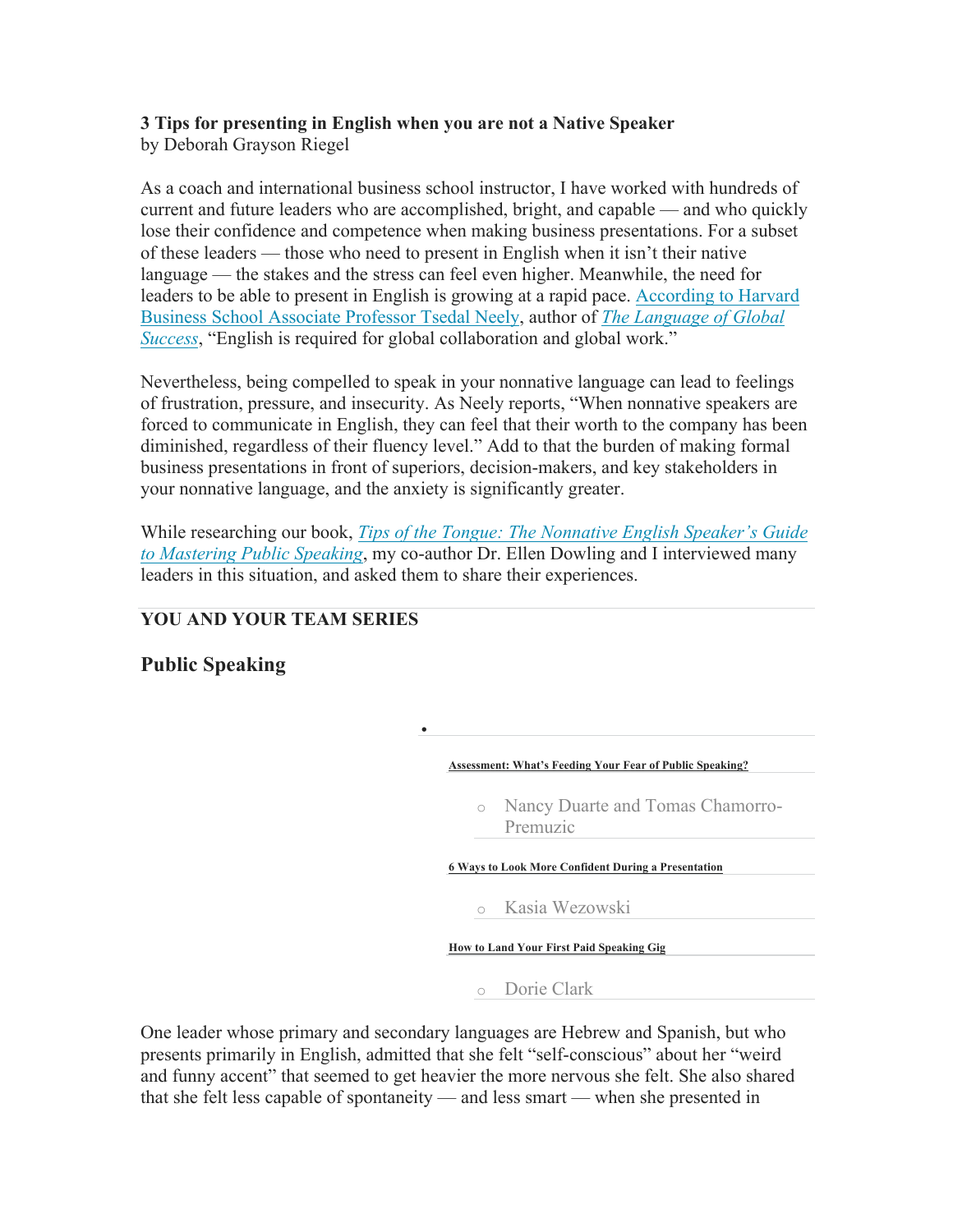English. A Chinese leader shared, "When I can't find the word I need, I grasp the easiest word instead. So a disaster would be like saying 'you guys' at a formal conference." And a Korean leader was even more concerned: "I think one will be good at delivering what they've prepared, but if the presentation goes beyond this scope, the situation can turn your brain to mush, and it becomes a disaster."

Of course, even native English speakers often anticipate disaster when making presentations (including those of us who have been public speakers for decades). But for nonnative speakers, the anticipatory and situational anxiety associated with their unique challenges — being understandable, choosing the right words, speaking spontaneously can be overwhelming. Moreover, if these concerns interfere with your willingness or ability to make business presentations, the impact can be career limiting.

Here are three strategies nonnative English speakers can employ to help them feel more confident before, during, and after a presentation:

## **Spend significantly more time practicing your delivery than perfecting your**

**deck.** When we asked our clients to share with us the proportion of time spent planning, designing, and perfecting their PowerPoint slides compared to practicing speaking the presentation aloud, most of them admitted that they spent *almost no time doing the latter*. While this is often a problem for native speakers too, for nonnative English speakers, rehearsal and repetition are especially crucial steps in preparing for a successful presentation. The goal here is ["overlearning"](https://www.scientificamerican.com/article/the-power-of-overlearning/) your presentation — pushing on with practice even when it seems like you've done enough. This will help your presentation to become embedded in your long-term memory and therefore less susceptible to the effects of stress. It will also help you speak spontaneously, if you can trust that your core content is safely stored (and able to be retrieved) from your long-term memory.

**Don't agonize about your accent, but do slow your speaking speed.** Everyone has an accent of some sort, including native English speakers. (I'm a native New Yorker, and our accent is infamous worldwide.) Even people who live in different parts of one country can be identified by their accents. Your accent can be a problem for your listeners, however, if they have difficulty understanding you. An unfamiliar accent is particularly problematic in the first minute or two of your presentation when your audience must initially strain to understand you. According to their research in *Frontiers [in Human Neuroscience](https://www.frontiersin.org/articles/10.3389/fnhum.2014.00577/full)*, authors Kristin J. Van Engen and Jonathan E. Peelle say that audiences who are listening to accented speech of any kind experience "reductions in intelligibility, comprehensibility, and processing speed — the same effects caused by hearing loss or background noise." By slowing down your speaking pace, you help your audience to better manage the barriers to really hearing and understanding you. Choose your opening words deliberately and pronounce them carefully, being sure to articulate your words, not just rush through them. As your presentation continues, the problem becomes less acute as the audience will slowly develop an ear for your accent and find it easier to understand what you are saying.